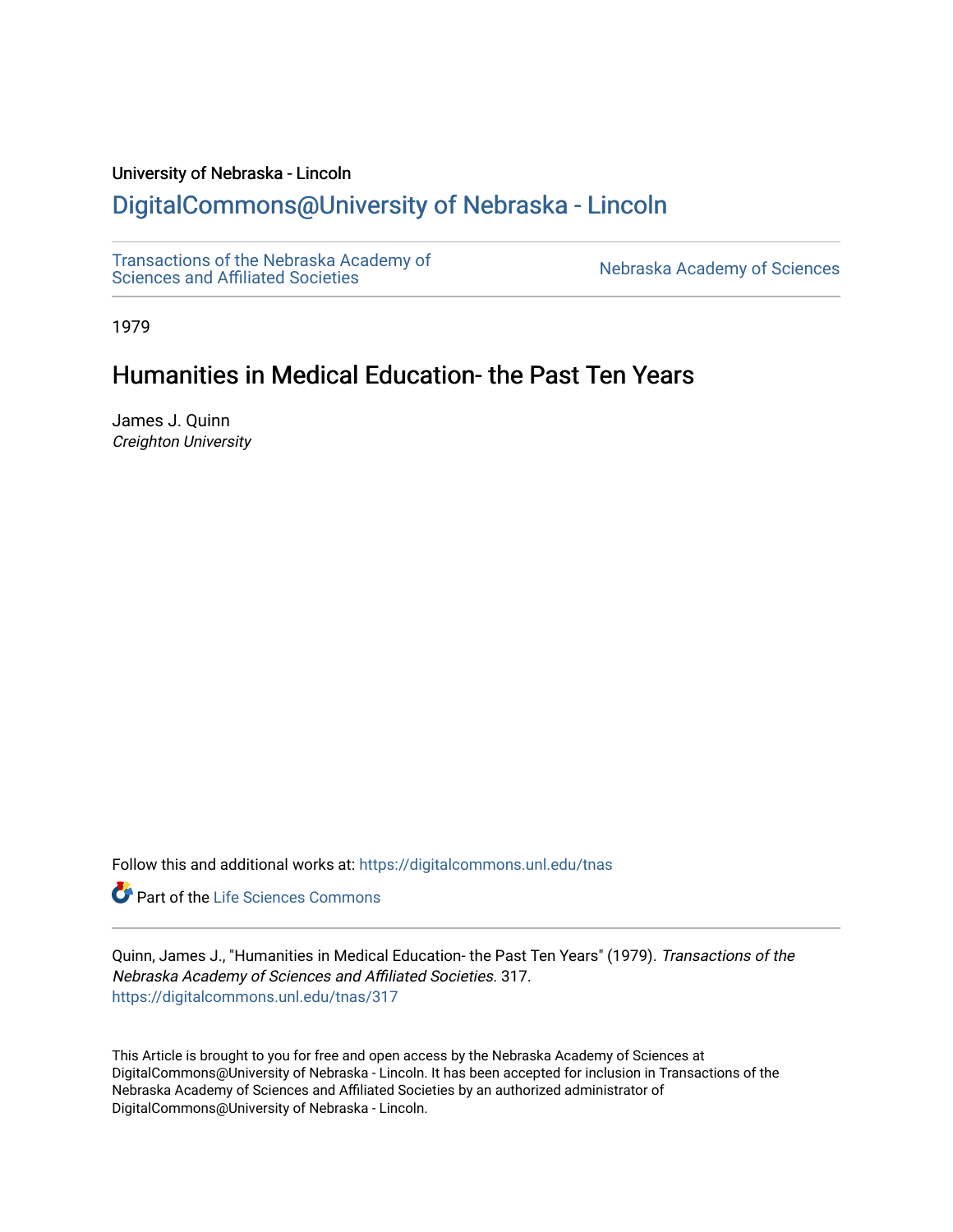### **HUMANITIES IN MEDICAL EDUCATION- THE PAST TEN YEARS**

## **JAMES J. QUINN**

Director of Humanities for the Health Sciences Department of Philosophy and Theology Creighton University Omaha, Nebraska 68178

What has always fascinated me is an historical account that ends triumphantly but whose start-to-finish is riddled with reversals and hostile obstacles and haunted by anguishing circumstances. The history of "humanities in medical education-the past ten years" in the United States is just such a story. In the last ten years there has been a continually wider acceptance of humanities in United States medical schools, i.e., a growing number of schools introducing the humanities, a growth in the quality and scope of programs being offered, and a greater acceptance of the humanities as an integral part of the medical curriculum. I propose to unfold the history of this growth, and I hope I am able to render it as captivating as it deserves to be told.

A surprising demand for an introduction of humanities into pre-professional and professional schools hit the United States around 1963. Some concerned Americans detected that our learning institutions were placing emphasis upon scientific data and the technical skills and overlooking other values ohtained through exposure to the humanities: history, literature, philosophy, theology, law, languages, and the social sciences which make use of historical and philosophical values, namely, sociology, political science, international relations, and cultural an thropology.

This was a time when our government and most private foundations were pouring money into scientific research laboratories and centers. People were mesmerized because miraculous discoveries were promised, university faculties and administrators welcomed the influx of new dollars, and students were drawn into the biological revolution where money, fame, and success were assured rewards. A pocket of opposition to this trend in medicine started in 1963 by a handful of humanists, headed by Ronald W. McNeur, now the Executive Director of the Society for Health and Human Values and the Institute on Human Values in Medicine. The need for humanities in most post-high school training programs was evident to a number of educators, but to this group the

greatest single need was to introduce humanities into our medical schools. It was all too evident to them that medical students were being trained to treat diseases scientifically, and no effort was made to train physicians who would administer to human beings.

Dr. McNeur's small group engaged itself in a number of activities for six years, but in 1969 it increased its forces with a number of medical educators and humanist teachers who supported the group's central idea. Together they formed a sizeable membership and called themselves the Society for Health and Human Values. In order to become active promoters of the development of humanities in medicine they started a project in 1970 called the Institute on Human Values in Medicine which was to develop new understandings, concepts, and programs for the Society's goal.

Today the Institute fulfills a much needed service and the Society is honored and respected. But for all this to come about, it was necessary that the humanities be introduced into the medical schools.

There were some medical humanities programs earlier than ten years ago, but they had little effect on the tremendous growth that has taken place since 1968. An event occurred in Gainesville, Florida, that triggered a rapid national growth in these programs. This event was a meeting which was called to discuss the feasibility of introducing the humanities into medical schools. The host was Florida Medical School, which invited seven medical school deans interested in humanities and twenty clergymen who were employed by their churches to be chaplains to medical students. A humanities program had started in this school five years previously, so it was a perfect place to visit for those who wanted to introduce a program or strengthen an existing one.

At this meeting, Gainesville, 1968, all agreed that any humanities program would be effective and lasting if the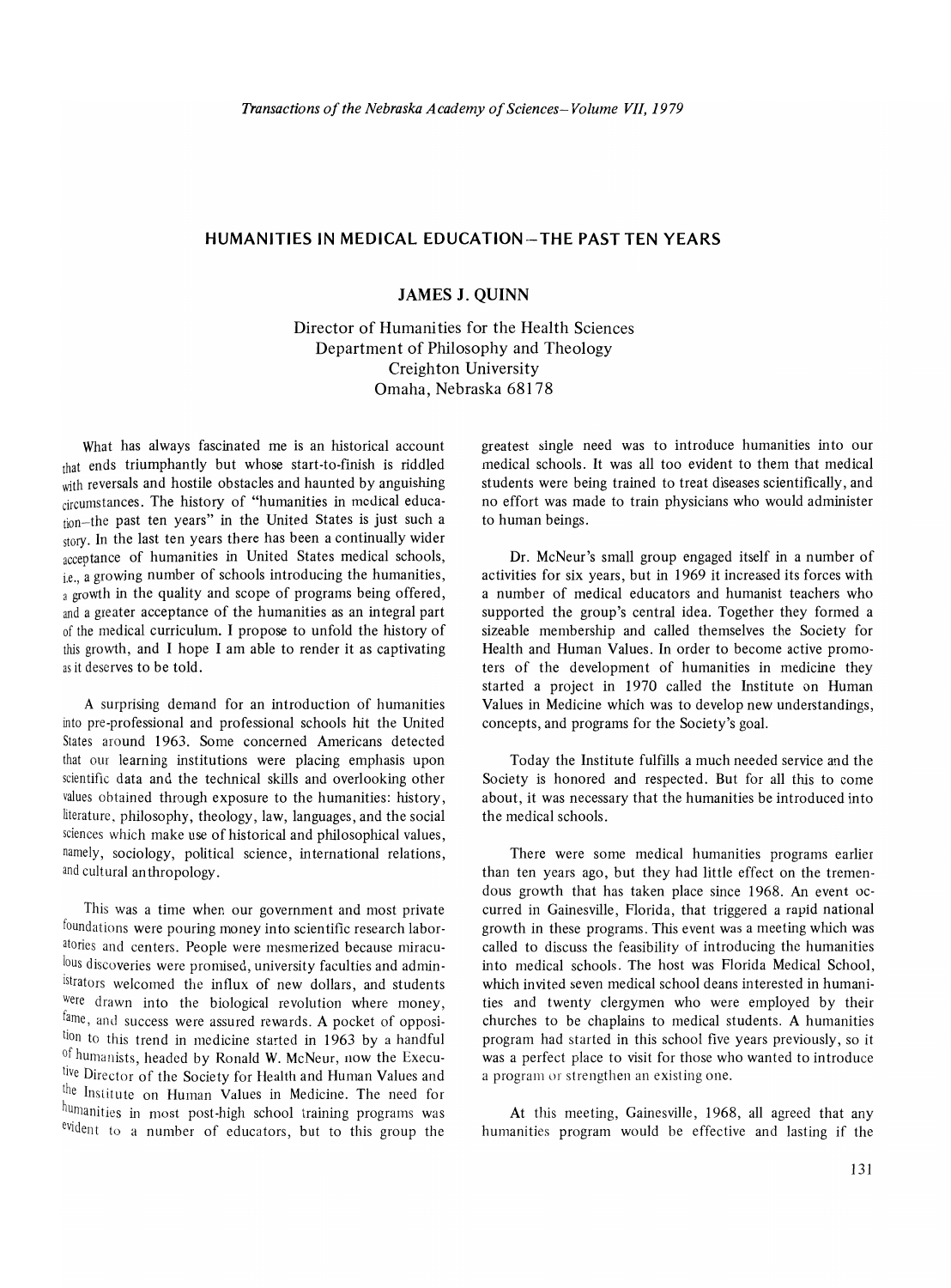medical school administrators, faculty members, and students could be convinced that the humanities should be introduced into medical education as an integral part of the curriculum. This was essentially a problem of selling the notion that physicians and patients would be better off if physicians learned to treat the whole person. Everyone at the meeting was convinced that the whole person could not be treated by scientific knowledge and technological skills exclusively. Yet, when the guests heard that the humanities faculty at Florida had a most difficult time performing this PR task, they realized that they would need a lasting courage and unlimited strength if they were to accomplish their goal.

Here is what they were told. In 1963, a humanities program was introduced to the seniors in the belief that they would be the ones most apt to appreciate the benefits. The seniors rejected all attempts to start a program because for three years no one ever mentioned the need, and they did not want something being added to an already crowded curriculum.

The following year the program was introduced to the incoming freshmen, and they accepted it as a worthwhile adjunct to medical education. Each succeeding year to 1968 these same students took humanity courses and lectures, and evaluated them as profitable. However, many faculty in the basic sciences believed the program to be an encroachment upon the scientific preparation for medicine, while many faculty in the clinic believed that humanities should be taught at the bedside by physicians who acted humanely, and not by a faculty trained in the humanities.

So, after five years the Florida Medical School had educated the students and administration to recognize the benefits of a humanities program. The faculty, however, continued to offer strong resistance. Their reactions caused the students to look upon the humanities as an adjunct to medical education and not as an integral part. To overcome this impression, the humanities faculty, which had been an independent unit in the school directly responsible to the dean, allied itself with the Division of Ambulatory Medicine and Community Programs in the Department of Medicine in 1968. This division achieved departmental status in 1971 and was named the Department of Community Health and Family Medicine. **In**  1974 this department split along divisional lines and the humanities program was under the Division of Social Sciences and Humanities, where it remains today. With this new status the program became an integral part of the medical curriculum (McElhinney, 1976).

Every one of the guests at Gainesville who had tried to develop a humanities program was well aware of faculty opposition. Those who were only in the planning stage minimized the depth of faculty hostility that could occur. But these latter were to leam later that faculty resistance was the biggest obstacle of all to overcome. I have since discovered

that faculty antagonism to the humanities programs is deeph embedded in the philosophy of education accepted in medica schools. Expressed in words, it is: Medical education  $n_{\text{llge}}$ train physicians to give quality care. This can be obtained only if the training is based on scientific data and scientifically approved procedures. Since knowledge to reach this goal  $\frac{1}{16}$ so vast, every minute of the four years allotted must be  $\hat{f}_i$ lled with learning the basic sciences, the scientific testing neces sary for an accurate diagnosis, and the scientifically approved treatments. To select another approach or add elements that are not scientific is to give an inferior medical education.

Ten years ago many administrators in our medical schook functioned academically along the same philosophical lines. but not all. There were the medical school deans at the meet. ing who sincerely desired to introduce humanities into their schools. And there was one outstanding dean, the ex-dean at Florida, who was convinced that the humanities played an essential role in medical education and used his authority to institute a program. Not only was he successful in Gainesville but he accepted the dean's position at the Pennsylvania State University at Milton S. Hershey Medical Center in 1964; When the first students arrived in 1967, he started a similar program at Hershey Medical School. His name is George T. Harrell, M.D., Vice President of Medical Sciences Emeritus at the Milton S. Hershey Medical Center.

What was the status of humanities throughout the United States in 1968? There were ninety medical schools, and of these eight schools had programs within the curriculum. The programs in the Florida Medical School and Hershey have already been mentioned. In six other medical schools, church ministers had a role in directing the students in medical ethics. To be specific, the Reverend Kenneth L. Vaux was one of the six. He was chaplain to Rice University and the Texas Medical Center in Houston and an associate professor of ethics at Baylor College of Medicine attached to the Department of Psychiatry and Community Medicine. Five clergymen were assigned as faculty members to teach medical ethics at Creigh· ton, Georgetown, Loyola of Chicago, Marquette, and St. Louis. Then there were other clergymen, perhaps twenty, who were financed by their churches to be campus chaplains at selected medical schools. Most of these conducted programs outsidc of the curriculum. Shortly after 1968 their number increased rapidly, so that in 1972 there were at least ninety in thirty-two medical schools (Duncombe, et aI., 1971; Dun' combe, 1972, 1976).

I was unable to find any listing of medical school humani' ties programs from 1968-1971 that claimed to be complete, so that my total of twenty-eight programs is probably inaccurate. If the number of schools having programs ten years ago is greater than twenty-eight, it is not much larger. It can be said that whatever else should be added to the statistics, nothing will make the scene more than colorless and lifeless.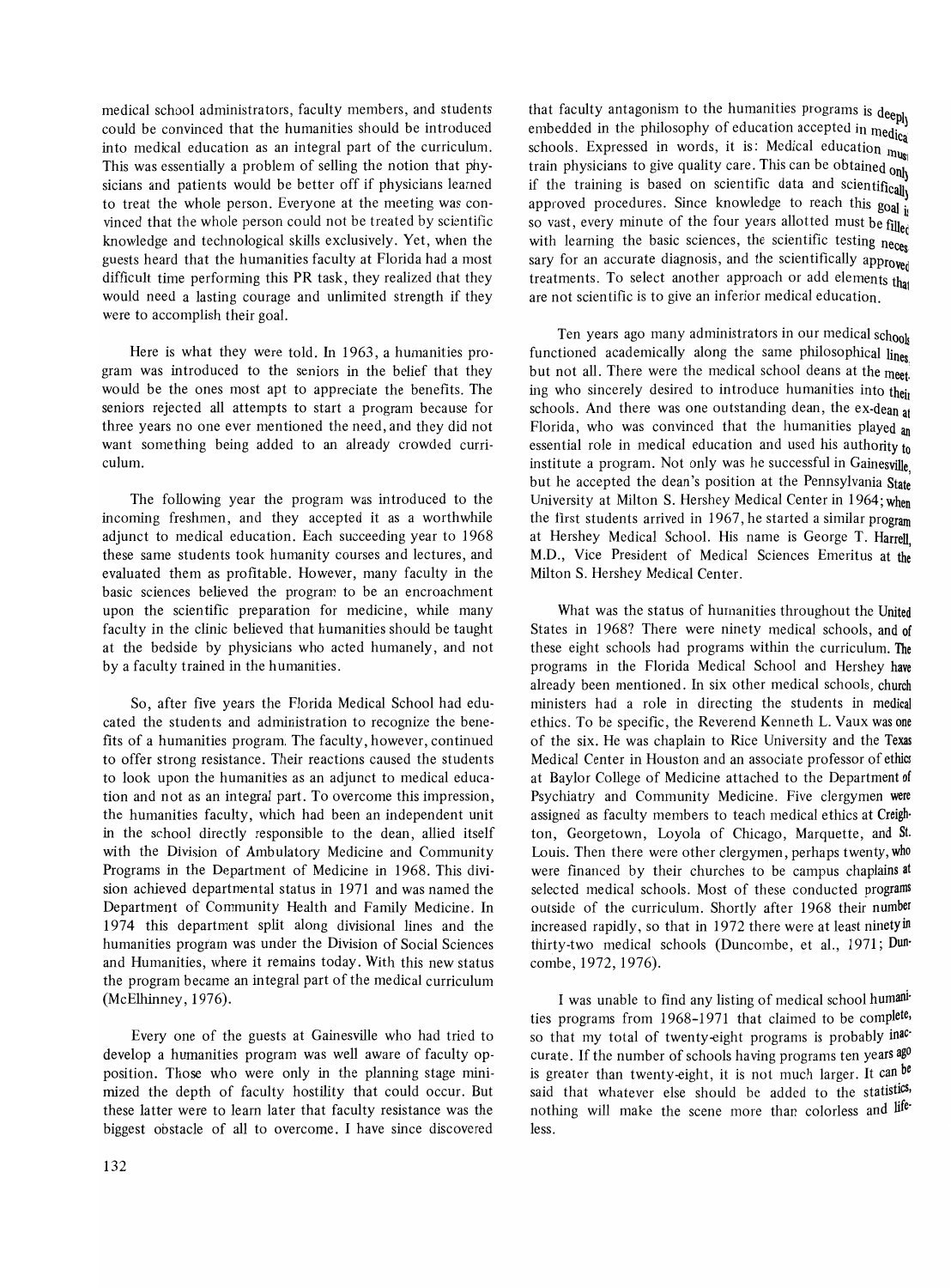Now, ten years later, the number of humanities programs  $_{\text{h}aS}$  more than doubled and the number of programs inte- $\int_{\text{g/d} t}^{\text{mu}}$  into the academic structure of the University has  $_{n\text{c}$ reased five times. Today there are about forty programs in  $\frac{1}{2}$  medical schools and about 40 more are preparing to lave them.

In the forty schools that have on-going programs, there is  $v_{\text{unif}}$  in the administrative structures of the programs, and the in each school one finds recurring similarities. Briefly, I would like to describe some differences (McElhinney, 1976). Arbitrarily, I have made three categories: programs which exist exclusively for medical schools, those that are also open to other health sciences students, and those that are offered to the entire university student-body. The following are some <sub>examples</sub> of programs which are exclusive for the medical school.

Florida Medical School's program has already been described. The College of Medicine at Milton S. Hershey \!edical Cen ter, started in 1967, today has one of the strongest humanities programs in the fifty states. The Reverend E.A. Vastyan, professor and chairman of the Department of Humanities, heads the program. Each student is required to choose two three-hour courses during his medical training in such areas as philosophy, history, literature, sociology, and religious studies. The topics of some of the courses are: Philosophy of Medicine, Medicine and Ethics, Religion and \!edicine, Major Medical Novels, Medicine and Social Reform m America, Americans in Families: Society and Medicine, Infectious Disease: An American Social History, and the History of Genetics.

At Yale University, there is a chaplaincy to the School of Medicine which is staffed by the Reverend David C. Duncombe and by Mrs. Darlene Gunn, who are directly under the dean. They are responsible for the "human side" of medicine through a pastoral approach.

In the University of Kansas Medical Center the freshmen students take a course called Clinical Process which gives them an early exposure to patients, but also opens up opportunities to establish humanistic values. The freshmen are divided into groups of eight or nine students, and two to three medical faculty members are assigned to each group. In conjunction with patient examination, the doctors discuss with the students problems in communication, roles in medicine, death and dying, human sexuality, ethical decision-making, and others.

Other schools have programs directed by medical school departments. The Florida University Medical School, where the Division of Social Sciences and Humanities is under the Department of Community Health and Family Medicine, was thentioned earlier. The Department of Family Practice directs <sup>4</sup> Program at the Ohio State School of Medicine. In Albany, at the Albany Medical College of Union University, in Louisville and at Dartmouth, the programs are under the direction of the Department of Psychiatry.

The second general type of humanities program is one that is found within a health center which has a program for other health professional students besides those in medicine. At the University of Tennessee Center for the Health Sciences, there is a dean in the College of Community and Allied Health Professions who coordinates a program in ethics for the Colleges of Medicine, Pharmacy, Dentistry, and Nursing. Though the dean has immediate responsibility, the Vice Chancellor is also responsible insofar as he is director of all inter-' disciplinary programs.

**In** Nebraska there are two medical schools which have programs in this same category. Under the Chancellor of the Nebraska Medical School there is a Center for Humanities directed by Walter J. Friedlander, which offers electives in the humanities to the medical, pharmacy, and nursing students. The Vice President for the Health Sciences, Robert P. Heaney, has appointed a director and employs twelve faculty members from the Arts and Sciences College who together offer as many as forty one-hour courses. Each student must take four of these units before graduation.

In the last category, I have listed some of the schools which have programs outside the medical school, outside the Health Center, but within the University. For instance, at Harvard there is a program in the General Education Division which has been established by faculty members in the Schools of Medicine, Divinity, Public Health, Law, and the Arts and Sciences. The subjects taught are history, ethics, and law; the sessions are open to all students.

At the University of California, San Francisco, the Graduate Division administers an interdisciplinary course in bioethics, using faculty from Medicine, Pharmacy, Nursing, and Dentistry.

In Houston, Texas, there is an Institute of Religion and Human Development which is 80 percent funded by Baylor and Rice. The Institute offers courses at the Texas Medical Center in Houston and does research in religious and moral issues in medicine.

These examples should be sufficient to demonstrate that humanities programs do not follow any single structural model, and in all likelihood, the forty schools preparing to integrate the program into the academic structure will find different ways to go. For instance, Georgetown Medical School appointed Warren T. Reich Director of its new program several months ago. According to the description of the operation plans, there are elements in it which do not appear in other programs.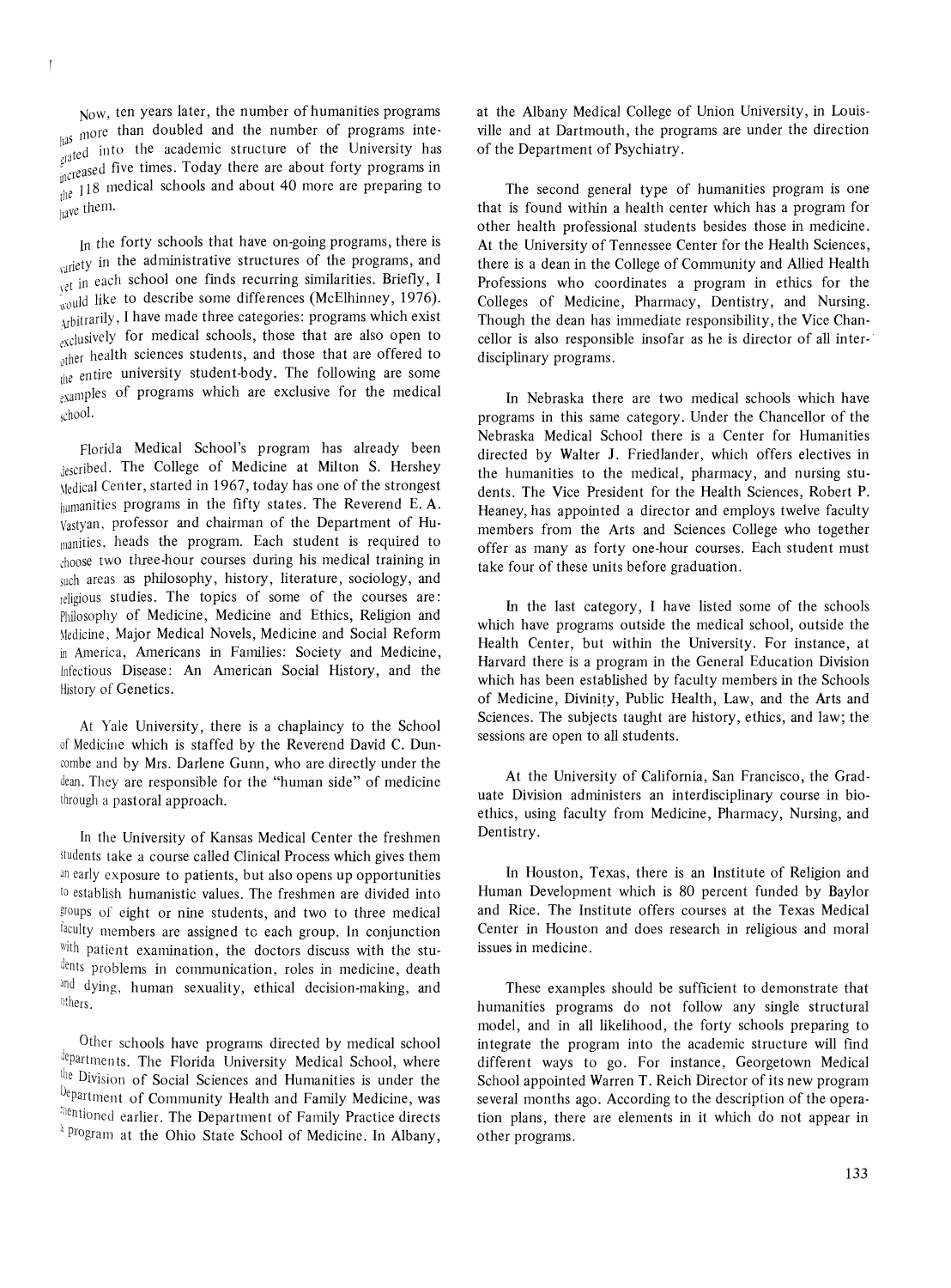Not only do medical schools present a variety of structures, but they offer a variety of topics. Medical morals is offered in almost all of the programs, but the schools also present one, some, or almost all of the following: religion, history (ancient, medieval, and modern), literature (American and foreign), theology, law, fine arts, sociology, anthropology, economics, political science, and psychology. There is also a noted variance in the areas from which the faculty come and in the methods they have selected for their presentations.

In order to complete the picture, it must be mentioned that today there are still some programs offered by chaplains that are not as yet integrated into the academic structure of the school. For instance, at the University of California, San Diego, there is a campus minister who is employed by the United Ministries in Higher Education in Southern California. Eight denominations support the people involved in the programs at the University of Alabama in Birmingham. The Catholic Archidocese and the Episcopal churches in Detroit support the project at Wayne State University School of Medicine, and the Episcopal Diocese of Georgia finances the program on the campus of the Medical College of Georgia.

In the past ten years at least one essential and significant change in medical education has taken place-the humanities are considered important in most medical schools. They are becoming an integral part of medical education. When one searches for the reasons for the change, he finds that the United States citizens were and still are anxious to protect the rights of patients. We have a strong public policy that holds scientific and technological advances can never override our cultural respect for the rights of man. Some people who have been spokesmen for this point of view have hurled invectives and scurrilous charges against medical researchers and practicing physicians, wounding some that do not deserve to be attacked, yet hitting others that rightly earned the opprobrium. Other people supported the policy by scholarly research. For instance, the Hastings Center, Institute of Society, Ethics and the Life Sciences was founded in 1969 to "fill the need for sustained, professional investigation of the ethical impact of our biological revolution" in such areas as human eXperimentation, prenatal diagnosis of genetic disease, genetic counseling and engineering, organ transplants, prolongation of life, and control of human behavior. The Joseph and Rose Kennedy Institute for the Study of Human Reproduction and Bioethics, directed by André E. Hellegers, contributes to the same goal through the venture of interdisciplinary research and dialogue. There is also a large group of organizations throughout the country doing similar scholarly work in support of the public policy.

There is another group which has helped implant this policy in medical schools-these are the medical educators who want to improve the quality of medicine through a humanistic

approach and who want medical students to be prepared  $t_0$ face the demands society places upon physicians. The  $de_{\text{ang}}$ who met in Gainesville in 1968 were a major force in  $\text{getti}_{\text{Inp}}$ this policy accepted.

Then there are the footsoldiers who did the planning and conducted programs. These were the ministers in medicine some of whom were also present at the same meeting. They were the ones who put the policy to work and helped to  $\frac{1}{2}$ their programs to other medical schools.

In 1969 the Society for Health and Human Values organ. ized two groups, the deans and ministers, and gave prominence to the development of humanities in medical education. Then in 1970, as a project of the Society, the Institute on  $H_{\text{h}}$ . man Values in Medicine began to offer encouragement, fi. nances, training for faculty, and expert guidance to any medical school which wanted to develop a program. This Society, with its Institute, has been the most forceful agent in bringing about the tremendous growth in the past ten years.

The United States government and private foundations responded to the growing public policy by encouraging the development of programs. They offered grants which helped medical schools through the expensive time of experimenting to find the right components and of training a faculty needed to make programs successful.

The plethora of magazine articles, timely books, and excellent audio-visual software, manifests the importance and success of the humanities in medical education, and really has aided in keeping interest alive.

So, there are many reasons for the great growth of the humanities in medical education. If anyone of these elements just mentioned had been missing, the scene today would be as colorless and lifeless as it was in 1969, before the seed for growth was planted in Gainesville.

If one reads the historical data, he might pick out the trends which point to the future. What can one say about our public policy to prefer man's dignity to scientific advances? Will it continue? Will learned scholars continue to do research and publish? Will humanities programs increase to the point that they become part of the curriculum in every medical school? Will society continue to produce interested and dedicated faculties to staff the programs? Most of us would tend to answer all of these questions with the words "yes. yes, yes, yes." Are we right? Perhaps. But one thing is for sure, we do have a strong movement going right now-the humanities in medical education are accepted and their growth has been outstanding.

#### **REFERENCES**

Duncombe, D. C. (ed.). 1972. *Ministers in medical education*.